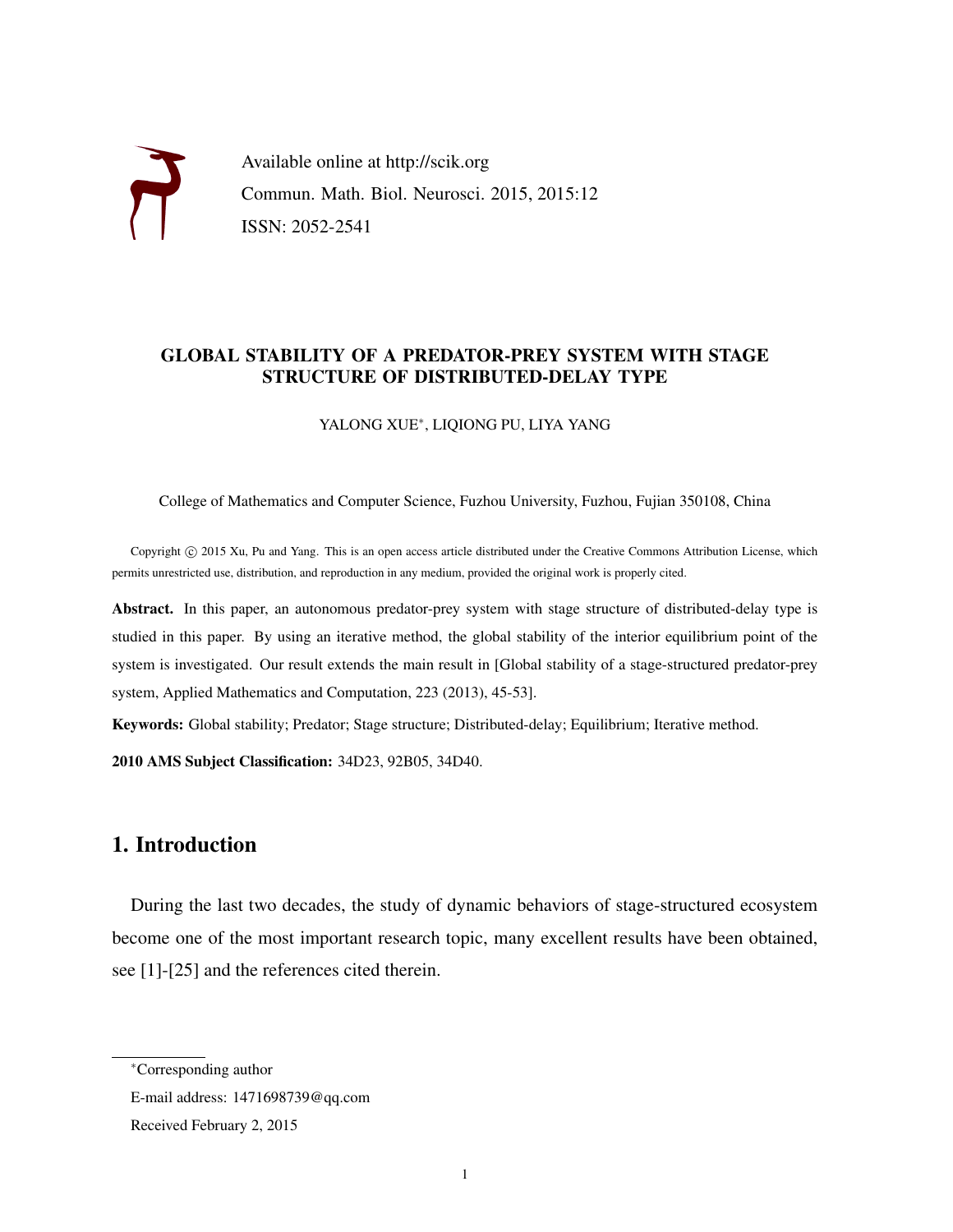In their series paper, Chen *et al.* [2, 3, 4] studied the dynamic behaviors of the following stage-structured predator-prey system (stage structure for both predator and prey).

$$
\dot{x}_1(t) = r_1(t)x_2(t) - d_{11}x_1(t) - r_1(t - \tau_1)e^{-d_{11}\tau_1}x_2(t - \tau_1),
$$
\n
$$
\dot{x}_2(t) = r_1(t - \tau_1)e^{-d_{11}\tau_1}x_2(t - \tau_1) - d_{12}x_2(t) - b_1(t)x_2(t) - c_1(t)x_2(t)y_2(t),
$$
\n
$$
\dot{y}_1(t) = r_2(t)y_2(t) - d_{22}y_1(t) - r_2(t - \tau_2)e^{-d_{22}\tau_2}y_2(t - \tau_2),
$$
\n
$$
\dot{y}_2(t) = r_2(t - \tau_2)e^{-d_{22}\tau_2}y_2(t - \tau_2) - d_{21}y_2(t) - b_2(t)y_2(t) + c_2(t)y_2(t)x_2(t),
$$

where  $x_1(t)$  and  $x_2(t)$  denote the densities of the immature and mature prey species at time *t*, respectively;  $y_1(t)$  and  $y_2(t)$  represent the immature and mature population densities of predator species at time *t*, respectively;  $r_i(t)$ ,  $b_i(t)$ ,  $c_i(t)$  ( $i = 1, 2$ ) are all continuous functions bounded above and below by positive constants for all  $t \ge 0$ .  $d_{ij}, \tau_i, i, j = 1, 2$  are all positive constants. By using the comparison theorem of differential equation, they investigated the partial survival and extinction property of the system [2]; By introducing a new lemma and applying the standard comparison theorem, they investigated the persistent property of the system [3]; For the autonomous case, by using an iterative method, they investigated the global stability of the interior equilibrium point of the system [4]. Their result shows that conditions which ensure the permanence of the system is enough to ensure the global stability of the system.

An important assumption behind the work of Chen *et al.* [2, 3, 4] is that all individuals take the identic amount of time to become mature, which seems biologically unreasonable since individuals in a population do not necessarily always mature at the same age [18]. With the aim of overcome this defect, recently, Chen *et al.* [5, 6] proposed the following non-autonomous predator-prey model with stage structure of distributed-delay type:

(2)  
\n
$$
\dot{x}_1(t) = r_1(t)x_2(t) - d_{11}(t)x_1(t) - \int_0^\infty r_1(t-s)f_1(s) \exp\left\{\int_0^s -d_{11}(m)dm\right\}x_2(t-s)ds,
$$
\n
$$
\dot{x}_2(t) = \int_0^\infty r_1(t-s)f_1(s) \exp\left\{\int_0^s -d_{11}(m)dm\right\}x_2(t-s)ds
$$
\n
$$
-d_{12}(t)x_2(t) - b_1(t)x_2^2(t) - c_1(t)x_2(t)y_2(t),
$$
\n
$$
\dot{y}_1(t) = r_2(t)y_2(t) - d_{22}(t)y_1(t) - \int_0^\infty r_2(t-s)f_2(s) \exp\left\{\int_0^s -d_{22}(m)dm\right\}y_2(t-s)ds,
$$
\n
$$
\dot{y}_2(t) = \int_0^\infty r_2(t-s)f_2(s) \exp\left\{\int_0^s -d_{22}(m)dm\right\}y_2(t-s)ds
$$
\n
$$
-d_{21}(t)y_2(t) - b_2(t)y_2^2(t) + c_2(t)y_2(t)x_2(t),
$$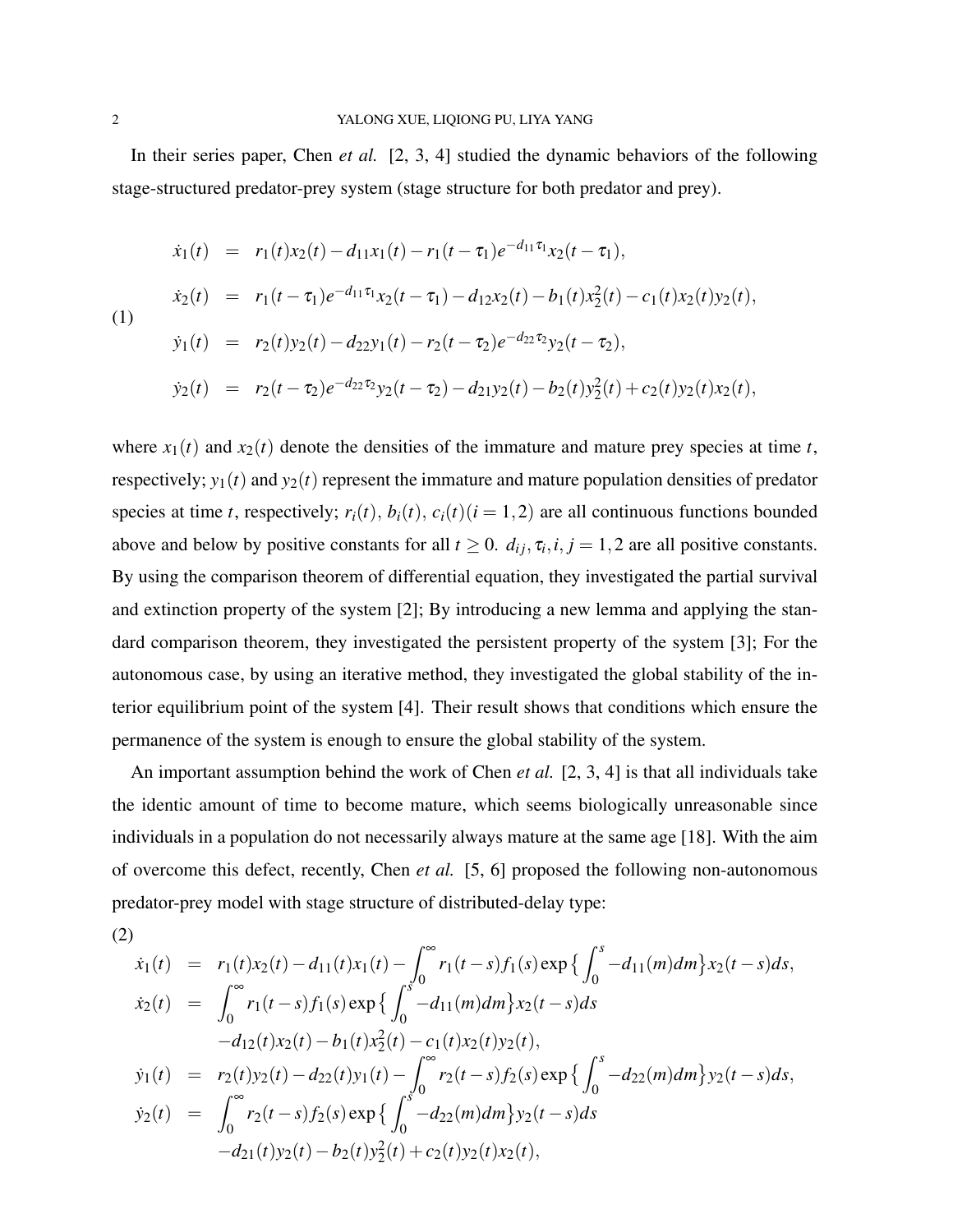where  $x_1(t)$  and  $x_2(t)$  denote the densities of the immature and mature prey species at time *t*, respectively;  $y_1(t)$  and  $y_2(t)$  represent the immature and mature population densities of predator species at time *t*, respectively;  $r_i(t)$ ,  $d_{ij}$   $b_i(t)$ ,  $c_i(t)(i, j = 1, 2)$  are all continuous functions bounded above and below by positive constants for all  $t \ge 0$ .  $f_i(s)$ ,  $i = 1,2$  is the probability density function of species *i* that the maturation time is between *s* and  $s + ds$  with *ds* being infinitesimal and  $\int_0^\infty f_i(s)ds = 1$ . In [5], they obtained sufficient conditions which concern with the extinction of the system and partial survival of the predator (prey) species, respectively. In [6], they obtained a set of sufficient conditions which ensure the permanence of the system. However, comparing the results of [5, 6] and the results of [2, 3], one could see that the conditions about the permanence and the partial survival of the system with distributed-delay are complex than that of the discrete delay ones, the reason is that in system (1.1), the first and third equation could be expressed in an integral form and consequently, the dynamic behaviors of *x*<sup>1</sup> and  $y_1$  are determined by  $x_2$  and  $y_2$ . While for the distributed-delay case, with the introducing of probability density function  $f_i(s)$ , the first and third equation in system (2) could no longer be expressed in integral form.

To the best of the authors knowledge, to this day, still no scholars investigate the stability property of the system (2), which is one of the most important topic in the study of population dynamics. As far as the non-autonomous ecosystem with stage-structure of distributed-delay is concerned, only [19] investigated the stability property of a non-autonomous nonlinear stagestructured competition system, however, their conditions are very complicated and not easy to verify. This motivated us to consider a slightly more simple system, *i.e.*, the autonomous case of system (2).

 $\sim$ 

$$
\dot{x}_1(t) = r_1x_2(t) - d_{11}x_1(t) - r_1 \int_0^t f_1(s) \exp\{-d_{11}s\}x_2(t-s)ds,
$$
  
\n
$$
\dot{x}_2(t) = r_1 \int_0^\infty f_1(s) \exp\{-d_{11}s\}x_2(t-s)ds
$$
  
\n
$$
-d_{12}x_2(t) - b_1x_2(t) - c_1x_2(t)y_2(t),
$$
  
\n
$$
\dot{y}_1(t) = r_2y_2(t) - d_{22}y_1(t) - r_2 \int_0^\infty f_2(s) \exp\{-d_{22}s\}y_2(t-s)ds,
$$
  
\n
$$
\dot{y}_2(t) = r_2 \int_0^\infty f_2(s) \exp\{-d_{22}s\}y_2(t-s)ds
$$
  
\n
$$
-d_{21}y_2(t) - b_{2}y_2(t) + c_{2}y_2(t)x_2(t),
$$

(3)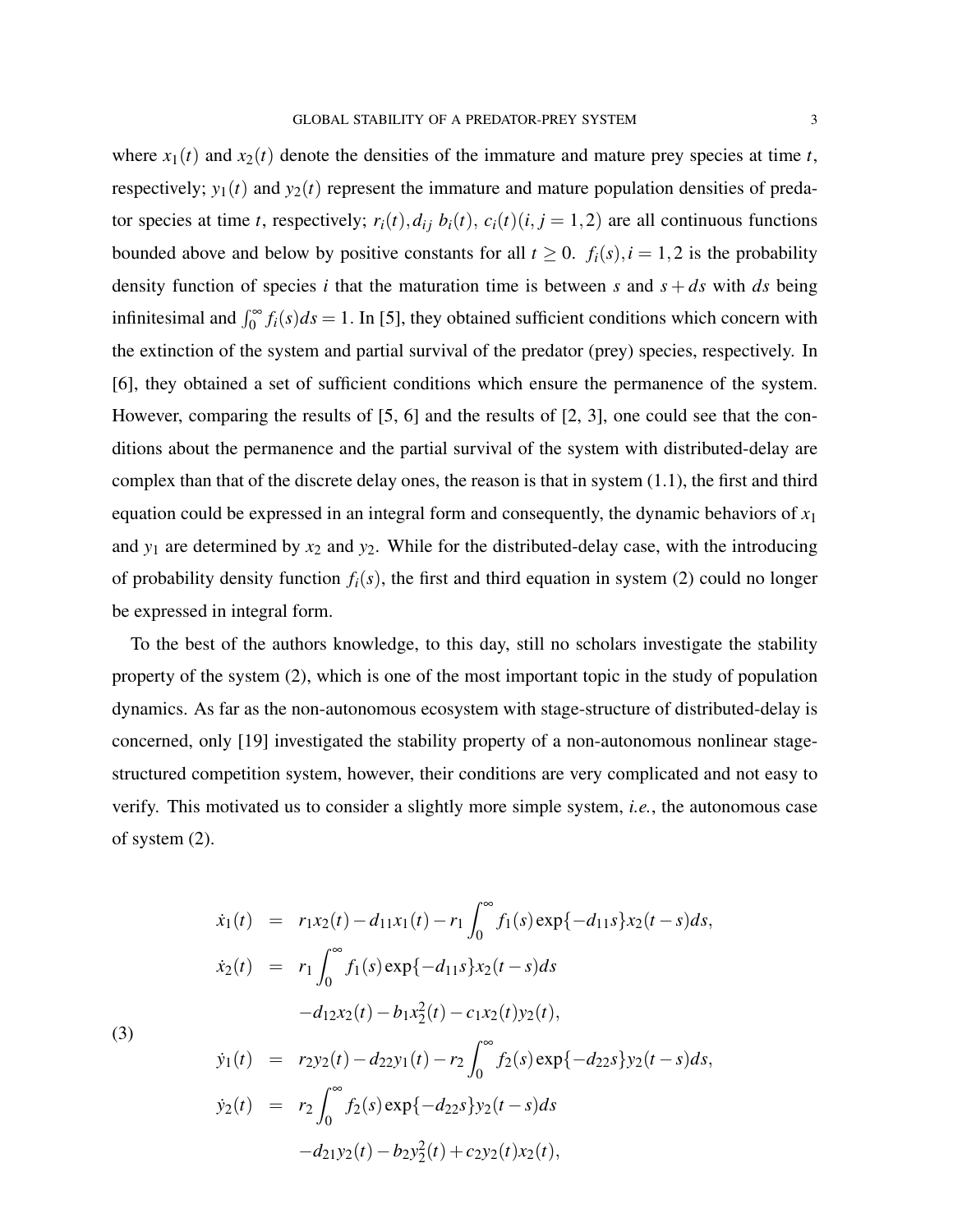where  $x_i(t)$  and  $y_i(t)$ ,  $i = 1, 2$  have the same meaning as that of system (2);  $r_i$ ,  $b_i$ ,  $c_i(i = 1, 2)$ ,  $d_{ij}$ ,  $i$ ,  $j = 1, 2$  are all positive constants.

The initial conditions for system (3) take the form of

(4)  

$$
x_i(\theta) = \phi_i(\theta), y_i(\theta) = \psi_i(\theta) > 0,
$$

$$
\phi_i(0) > 0, \psi_i(0) > 0, i = 1, 2, \theta \in (-\infty, 0],
$$

where  $\phi(t) = (\phi_1(t), \phi_2(t), \psi_1(t), \psi_2(t)) \in UC_g$ , which is referred to as the fading memory space [26, p. 46]. Set

$$
F_i = \int_0^\infty f_i(s) \exp\{-d_{ii}s\} ds, i = 1, 2.
$$

From [5] we know that  $x_2(t) \to 0$  as  $t \to +\infty$  if  $r_1F_1 \le d_{12}$  holds. Since we are focus on the stability property of the positive equilibrium, for the rest of the paper, we assum that  $r_1F_1 > d_{12}$ holds.

The interior positive equilibrium  $E^*(x_1^*)$  $_1^*, x_2^*$  $x_2^*, y_1^*$  $j^*, y_2^*$  $_{2}^{*}$ ) of system (3) satisfies the following equations

(5)  

$$
\begin{cases}\nr_1x_2 - d_{11}x_1 - r_1F_1x_2 = 0, \\
r_1F_1x_2 - d_{12}x_2 - b_1x_2^2 - c_1x_2y_2 = 0, \\
r_2y_2 - d_{22}y_1 - r_2F_2y_2 = 0, \\
r_2F_2y_2 - d_{21}y_2 - b_2y_2^2 + c_2x_2y_2 = 0,\n\end{cases}
$$

and so, if

(6) 
$$
b_2(r_1F_1-d_{12})-c_1(r_2F_2-d_{21})>0
$$

and

(7) 
$$
c_2(r_1F_1-d_{12})+b_1(r_2F_2-d_{21})>0
$$

hold, then system (3) admits an unique positive equilibrium  $E^*(x_1^*)$  $_1^*, x_2^*$  $x_2^*, y_1^*$  $j^*, y_2^*$  $_{2}^{*}$ ), where

(8) 
$$
x_1^* = \frac{r_1(1 - F_1)}{d_{11}} x_2^*, \ x_2^* = \frac{b_2(r_1F_1 - d_{12}) - c_1(r_2F_2 - d_{21})}{b_2b_1 + c_2c_1},
$$

(9) 
$$
y_1^* = \frac{r_2(1-F_2)}{d_{22}}y_2^*, \ y_2^* = \frac{c_2(r_1F_1-d_{12})+b_1(r_2F_2-d_{21})}{b_2b_1+c_2c_1}.
$$

Following is the main result of this paper: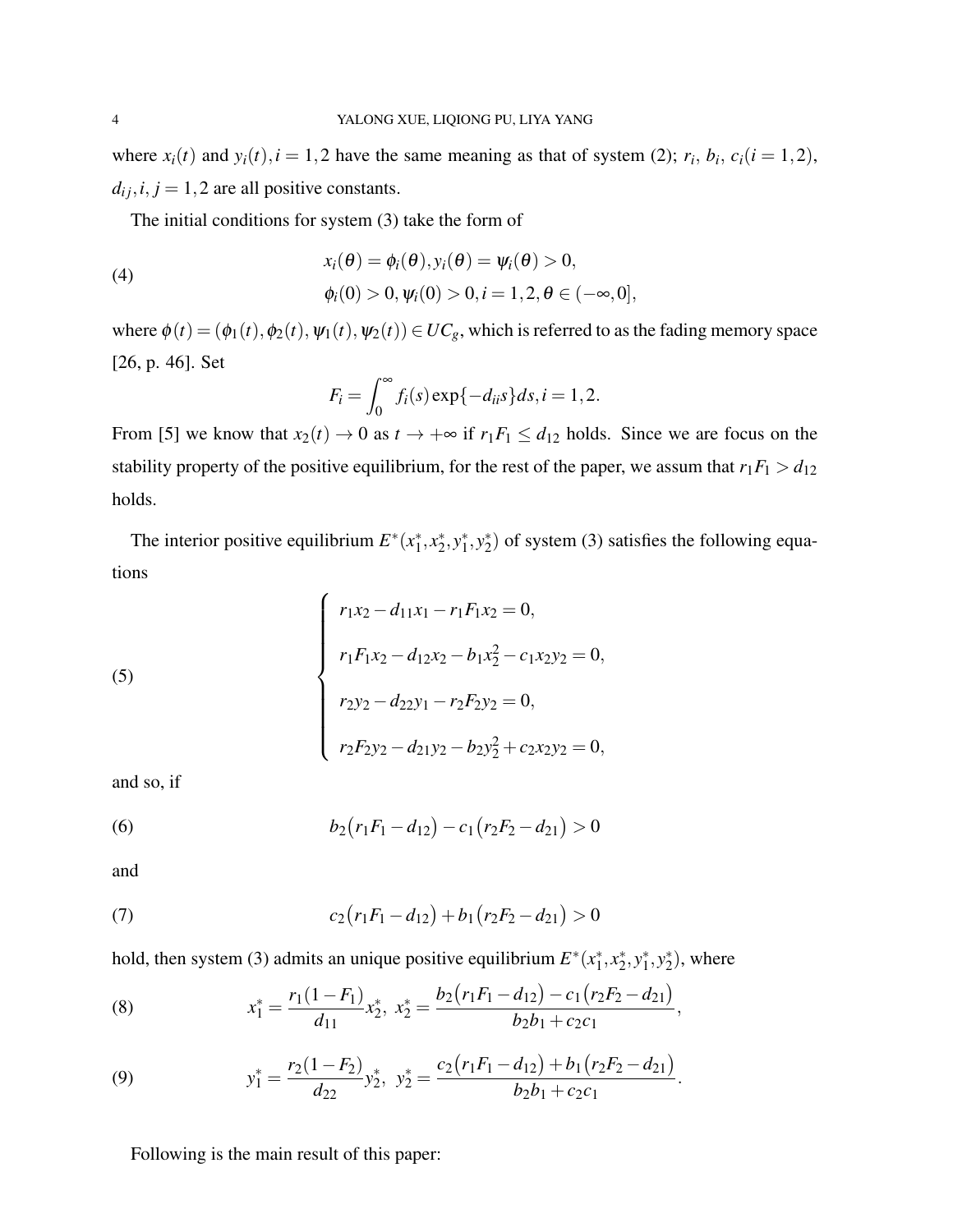Theorem 1.1. *In addition to (6) and (7), further assume that*

*(A*1*)*

$$
(10) \t\t\t c_1c_2 < b_1b_2,
$$

*(A*2*)*

(11) 
$$
\left(1 - \frac{c_1 c_2}{b_1 b_2}\right) \left(r_1 F_1 - d_{12}\right) > \frac{c_1}{b_2} \left(r_2 F_2 - d_{21}\right)
$$

*hold. Then the unique interior equilibrium E*<sup>∗</sup> (*x* ∗  $x_1^*, x_2^*$  $2^*$ ,  $y_1^*$  $j^*, y_2^*$ 2 ) *of system* (3) *is globally attractive, that is,*

$$
\lim_{t \to +\infty} x_i(t) = x_i^*, \ \ \lim_{t \to +\infty} y_i(t) = y_i^*, i = 1, 2.
$$

Remark 1.1. Comparing the corresponding Theorem 3.4 in [1] for system (1) with Theorem 1.1 for (2), we find out that the term

$$
F_i = \int_0^\infty f_i(s) \exp\{-d_{ii}s\} ds, i = 1, 2.
$$

in our result are corresponding to the  $e^{-d_{ii}\tau_i}$ ,  $i = 1, 2$  in [4]. That is, we extend the result of finite discrete delay case to the distributed delay case.

# 2. Some lemmas

Lemma 2.1. [20] *Consider the following equation:*

$$
\dot{u}(t) = a \int_0^{\infty} f(s) \exp\{-ds\} u(t-s) ds - bu(t) - cu^2(t),
$$

*where*  $a > 0, b \ge 0, c > 0; d > 0$ *, and* 

$$
A = a \int_0^\infty f(s) \exp\{-ds\} ds.
$$

*(1) If*  $A > b$ , *then*  $\lim_{t \to +\infty} u(t) = (A - b)c^{-1}$ . (2) If  $A \leq b$ , then  $\lim_{t \to +\infty} u(t) = 0$ .

Lemma 2.2. [6] *Consider the following equation:*

(12) 
$$
\dot{u}(t) = a \int_0^\infty f(s) \exp\{-ds\} u(t-s) ds + bu(t) - cu^2(t),
$$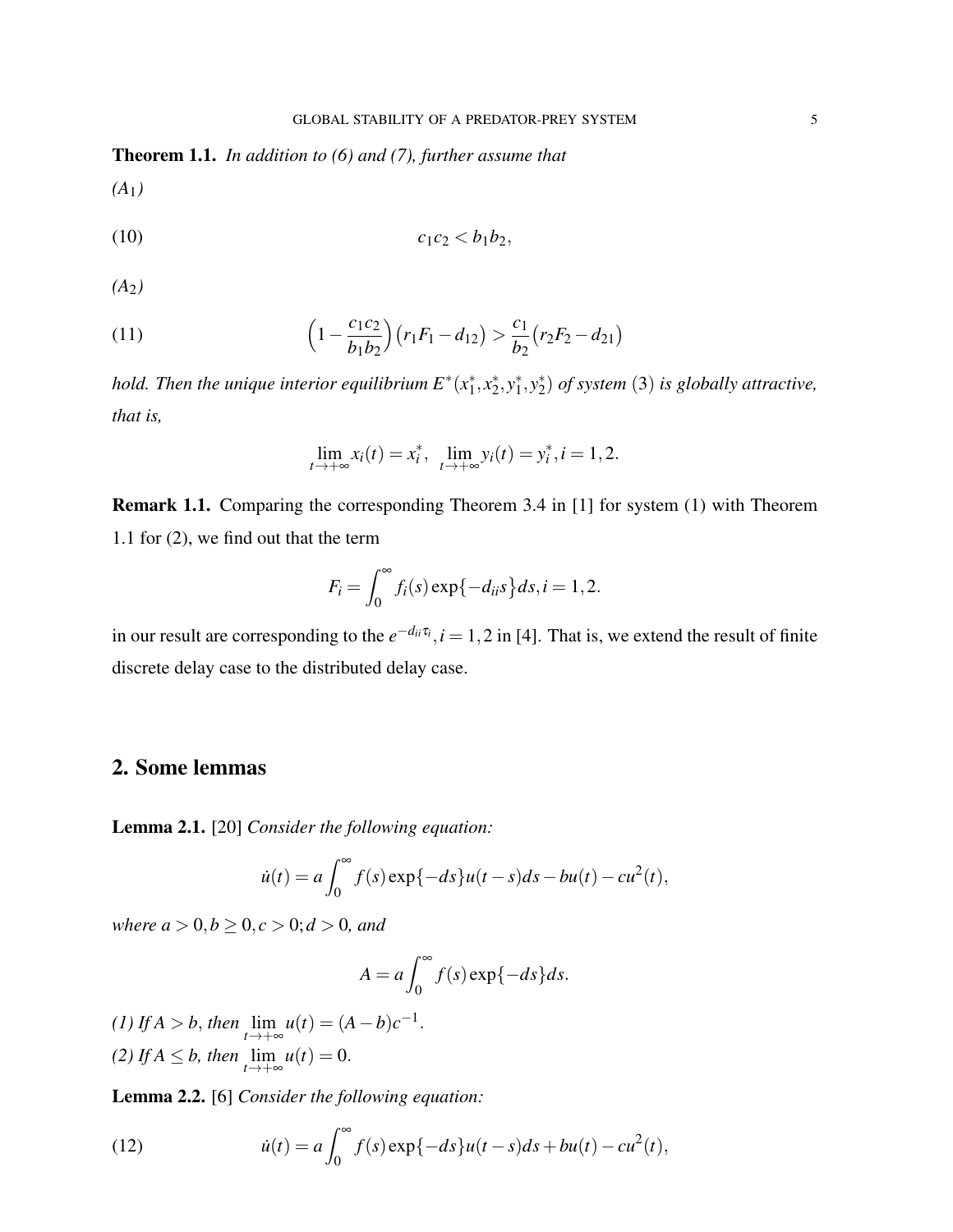*where*  $a, c > 0, b \ge 0$ ;  $u(t) = \phi(t) > 0$  *for*  $-\infty \le t \le 0$ , and

$$
A = a \int_0^\infty f(s) \exp\{-ds\} ds.
$$

*we have*  $\lim_{t \to +\infty} u(t) = (A+b)c^{-1}$ .

Similarly to the proof of Theorem 2.1 in [1], one could easily obtain the following Lemma.

**Lemma 2.3.** *Solutions of system (3) with initial conditions (4) are positive for all t*  $\geq$  0.

**Lemma 2.4.** [27] If *a* > 0,*b* > 0 and  $\frac{dx}{dt}$  ≥ *b*−*ax*, when *t* ≥ 0 and *x*(0) > 0, we have

$$
\liminf_{t\to+\infty}x(t)\geq\frac{b}{a}.
$$

If  $a > 0, b > 0$  and  $\frac{dx}{dt} \le b - ax$ , when  $t \ge 0$  and  $x(0) > 0$ , we have

$$
\limsup_{t\to+\infty} x(t)\leq \frac{b}{a}.
$$

Lemma 2.5 *Consider the following equation:*

(13) 
$$
\dot{u}(t) = av(t) - bu(t) - a \int_0^\infty f(s) \exp\{-ds\} v(t-s) ds,
$$

*where*  $a > 0, b \ge 0, c > 0; d > 0$ *, and* 

(14) 
$$
F = \int_0^\infty f(s) \exp\{-ds\} ds.
$$

*Assume that*  $\lim_{t\to+\infty} v(t) = v^*$ , *where*  $v^*$  *is some constant, then* 

$$
\lim_{t\to+\infty}u(t)=\frac{a(1-F)}{b}.
$$

**Proof.** Setting  $M > \sup\{v(t), t \in R\}$ , it follows from  $\lim_{t \to +\infty} v(t) = v^*$  and (14) that for any enough small  $\varepsilon > 0$  ( $\varepsilon < \frac{1}{2}$ ) 2 *a*(1−*F*)*v* ∗  $\frac{a(1-F)y}{a(1+F+MF)}$ ), there exists a positive number *T* such that for all  $t \geq T$ ,

(15) 
$$
v^* - \varepsilon < v(t) < v^* + \varepsilon, \int_0^T f(s) \exp\{-ds\} ds > (1 - \varepsilon)F.
$$

Now, for  $t \geq 2T$ , from (13), we have

(16)  
\n
$$
\begin{array}{rcl}\n\dot{u}(t) & = & av(t) - bu(t) - a \int_0^\infty f(s) \exp\{-ds\} v(t-s) ds \\
& \leq & av(t) - bu(t) - a \int_0^T f(s) \exp\{-ds\} v(t-s) ds \\
& \leq & a(v^* + \varepsilon) - bu(t) - a(v^* - \varepsilon)(1-\varepsilon)F.\n\end{array}
$$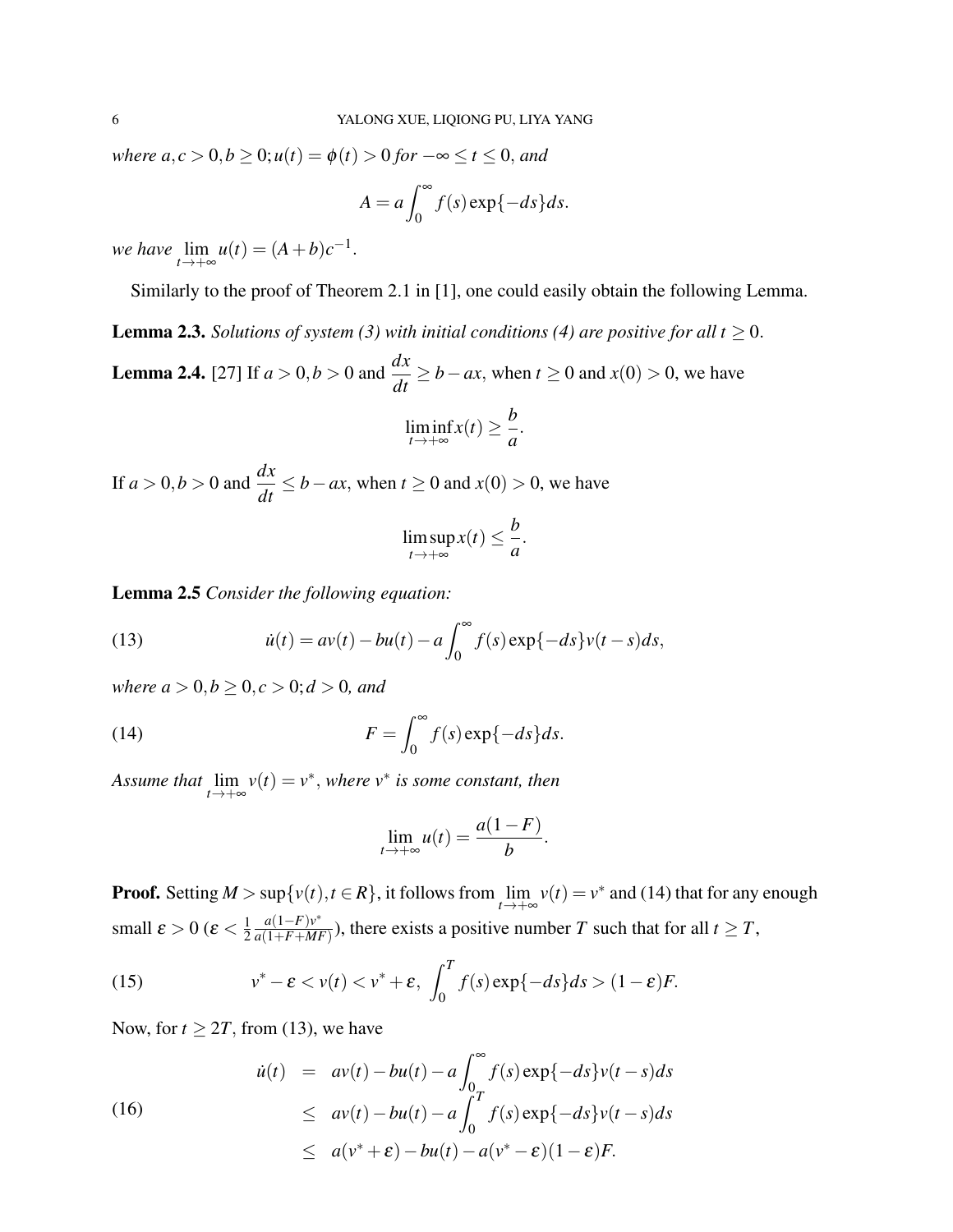.

.

Applying Lemma 2.4 to (16) leads to

(17) 
$$
\limsup_{t\to+\infty} u(t) \leq \frac{a(v^*+\varepsilon)-a(v^*-\varepsilon)(1-\varepsilon)F}{b}
$$

Setting  $\varepsilon \to 0$  in (17), we obtain

(18) 
$$
\limsup_{t\to+\infty} u(t) \leq \frac{a(1-F)v^*}{b}.
$$

Also, for  $t \geq 2T$ , from (13), we have

(19)  

$$
\dot{u}(t) = av(t) - bu(t) - a \int_0^T f(s) \exp\{-ds\} v(t-s) ds - a \int_T^{\infty} f(s) \exp\{-ds\} v(t-s) ds
$$

$$
\geq a(v^* - \varepsilon) - bu(t) - a(v^* + \varepsilon)F - aMEF.
$$

From the definition of  $\varepsilon$ ,

(20) 
$$
a(v^* - \varepsilon) - a(v^* + \varepsilon)F - aM\varepsilon F > \frac{1}{2}a(1 - F)v^* > 0.
$$

And so, applying Lemma 2.4 to (19) leads to

(21) 
$$
\liminf_{t \to +\infty} u(t) \ge \frac{a(v^* - \varepsilon) - a(v^* + \varepsilon)F - aM\varepsilon F}{b}
$$

Setting  $\varepsilon \to 0$  in (21), we obtain

(22) 
$$
\liminf_{t \to +\infty} u(t) \geq \frac{a(1-F)v^*}{b}.
$$

(18) combing with (22) implies that

(23) 
$$
\lim_{t \to +\infty} u(t) = \frac{a(1-F)v^*}{b}.
$$

This completes the proof of Lemma 2.5.

# 3. Proof of the main result

**Proof of Theorem 1.1.** Conditions  $(A_1)$  and  $(A_2)$  in Theorem 1.1 is equivalent to

(24) 
$$
(r_1F_1 - d_{12}) > \frac{c_1}{b_2}(r_2F_2 - d_{21}) + \frac{c_1c_2}{b_1b_2}(r_1F_1 - d_{12}),
$$

which is equivalent to

(25) 
$$
r_1F_1 > d_{12} + \frac{c_1}{b_2}\Big(r_2F_2 - d_{21} + \frac{c_2}{b_1}\big(r_1F_1 - d_{12}\big)\Big).
$$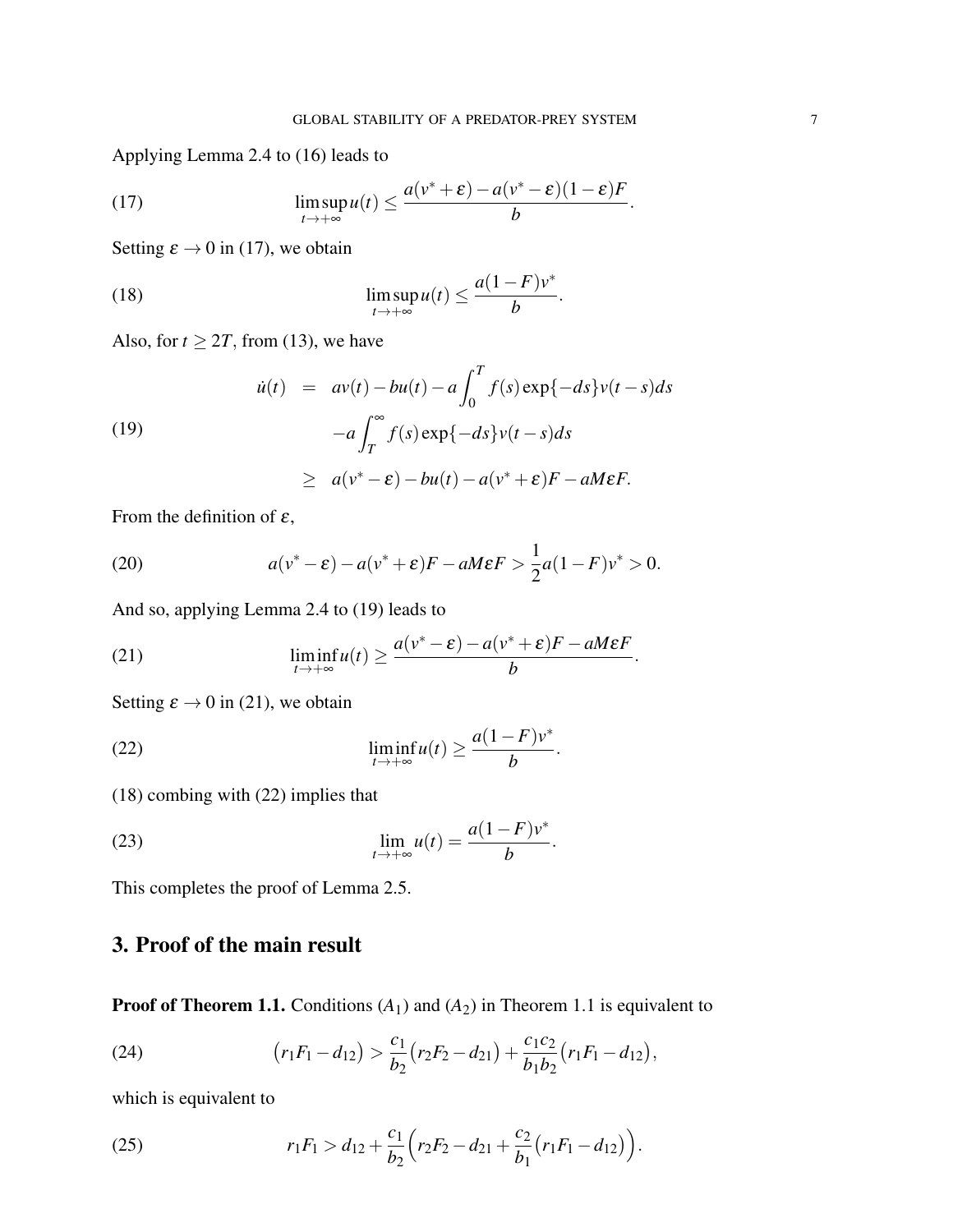Condition  $(A_1)$  and  $(7)$  in Theorem 1.1 is equivalent to

(26) 
$$
\left(1-\frac{c_1c_2}{b_1b_2}\right)\left(r_2F_2-d_{21}\right)+\frac{c_2}{b_1}\left(1-\frac{c_1c_2}{b_1b_2}\right)\left(r_1F_1-d_{12}\right)>0,
$$

and so,

(27) 
$$
r_2F_2-d_{21}+\frac{c_2}{b_1}\left[r_1F_1-d_{12}-\frac{c_1}{b_2}\left(r_2F_2-d_{21}+\frac{c_2}{b_1}(r_1F_1-d_{12})\right)\right]>0.
$$

From (25) and (27), one could choose  $\varepsilon > 0$  small enough such that

(28) 
$$
m_1^{(1)} \stackrel{\text{def}}{=} \frac{r_1 F_1 - d_{12} - \frac{c_1}{b_2} \left( r_2 F_2 - d_{21} + c_2 \left( \frac{r_1 F_1 - d_{12}}{b_1} + \varepsilon \right) \right)}{b_1} - \varepsilon > 0.
$$

and

(29) 
$$
r_2F_2-d_{21}+\frac{c_2}{b_1}\left[r_1F_1-d_{12}-\frac{c_1}{b_2}\left(r_2F_2-d_{21}+c_2\left(\frac{r_1F_1-d_{12}}{b_1}+\varepsilon\right)\right)\right]>b_2\varepsilon.
$$

From the definition of  $m_1^{(1)}$  $1^{(1)}$  and (29), it follows that

(30) 
$$
m_2^{(1)} \stackrel{\text{def}}{=} \frac{r_2 F_2 + c_2 m_1^{(1)} - d_{21}}{b_2} - \varepsilon > 0.
$$

Let  $(x_1(t), x_2(t), y_1(t), y_2(t))^T$  be any positive solution of system (3) for  $t \ge 0$ . From the second equation of system (3) and Lemma 2.3, we have

(31) 
$$
\dot{x}_2(t) < r_1 \int_0^\infty f_1(s) \exp\{-d_{11}s\} x_2(t-s) ds - d_{12}x_2(t) - b_1 x_2^2(t).
$$

By applying Lemma 2.1 (1) and standard comparison theorem, it follows that

(32) 
$$
\limsup_{t \to +\infty} x_2(t) \le \frac{r_1 F_1 - d_{12}}{b_1}.
$$

For  $\varepsilon > 0$  be defined by (28) and (29), it follows from (32) that there exists a  $T_1' > 0$  such that

(33) 
$$
x_2(t) < \frac{r_1 F_1 - d_{12}}{b_1} + \varepsilon \stackrel{\text{def}}{=} M_1^{(1)} \text{ for all } t > T_1'.
$$

For  $t > T_1'$  $\int_{1}^{\infty}$ , from the forth equation of system (3) and (33), we have

(34) 
$$
\dot{y}_2(t) < r_2 \int_0^\infty f_2(s) \exp\{-d_{22}s\} y_2(t-s) ds - d_{21} y_2(t) - b_2 y_2(t) + c_2 M_1^{(1)} y_2(t)
$$

$$
= r_2 \int_0^\infty f_2(s) \exp\{-d_{22}s\} y_2(t-s) ds - (d_{21} - c_2 M_1^{(1)}) y_2(t) - b_2 y_2(t).
$$

 $(1)$ 

By applying Lemma 2.1 (1) or Lemma 2.2 to (34), we can obtain

(35) 
$$
\limsup_{t\to+\infty}y_2(t)\leq \frac{r_2F_2+c_2M_1^{(1)}-d_{21}}{b_2}.
$$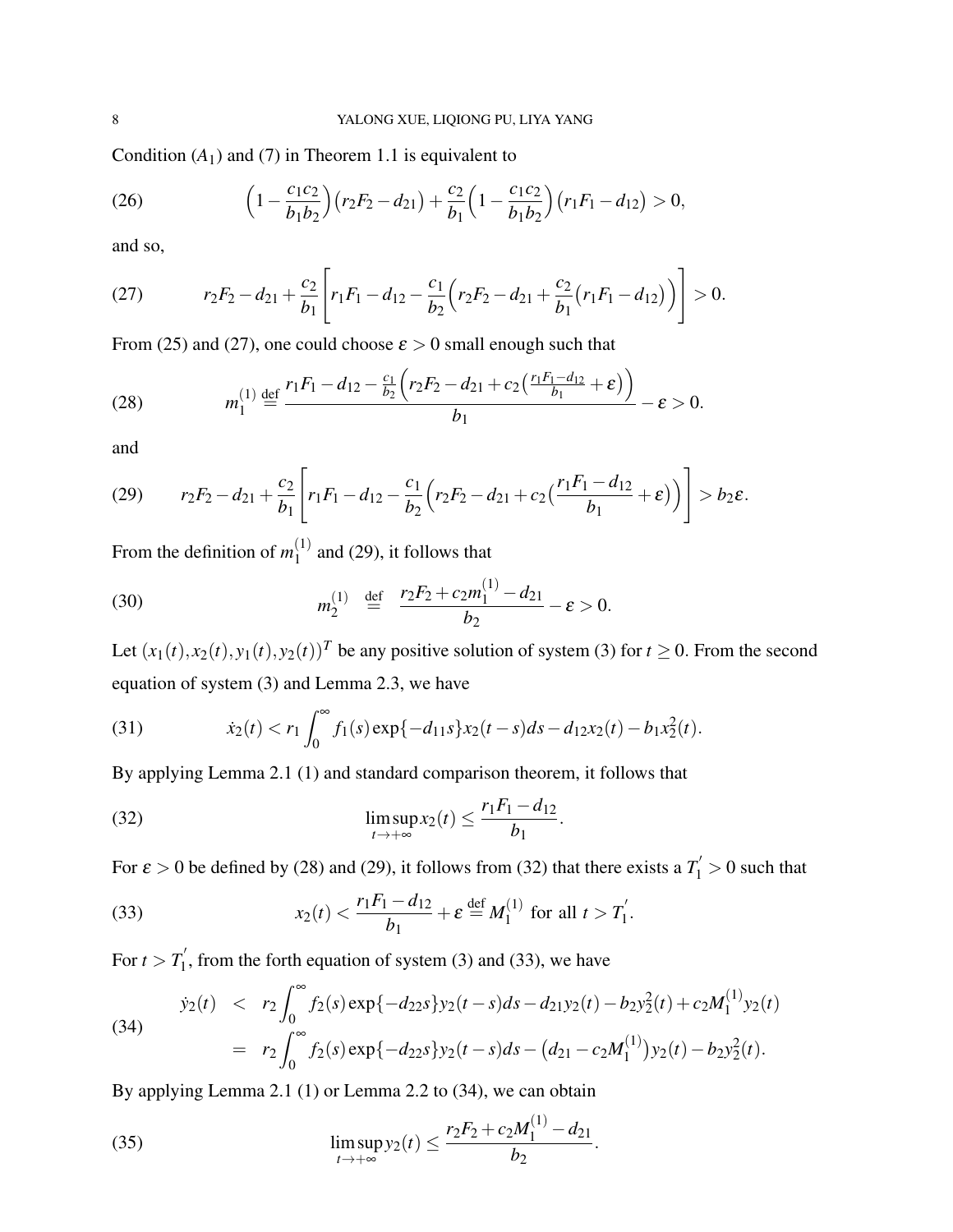For above  $\varepsilon > 0$ , it follows from (35) that there exists a  $T_1 > T_1'$  $\int_1$  such that

(36) 
$$
y_2(t) < \frac{r_2 F_2 + c_2 M_1^{(1)} - d_{21}}{b_2} + \varepsilon \stackrel{\text{def}}{=} M_2^{(1)} \text{ for all } t > T_1.
$$

Thus, for  $t > T_1$ , from the second equation of system (3) and (36), we have

(37) 
$$
\dot{x}_2(t) \ge r_1 \int_0^\infty f_1(s) \exp\{-d_{11}s\} x_2(t-s) ds - d_{12}x_2(t) - b_1 x_2(t) - c_1 M_2^{(1)} x_2(t)
$$

$$
= r_1 \int_0^\infty f_1(s) \exp\{-d_{11}s\} x_2(t-s) ds - (d_{12} + c_1 M_2^{(1)}) x_2(t) - b_1 x_2^2(t).
$$

By applying Lemma 2.1 (1) and standard comparison theorem, it follows from (37) that

(38) 
$$
\liminf_{t\to+\infty} x_2(t) \geq \frac{r_1F_1 - d_{12} - c_1M_2^{(1)}}{b_1},
$$

and so, from (28) there exists a  $T_2' > T_1$  such that

(39) 
$$
x_2(t) > \frac{r_1 F_1 - d_{12} - c_1 M_2^{(1)}}{b_1} - \varepsilon = m_1^{(1)} > 0 \text{ for all } t > T_2'.
$$

Above inequality together with the forth equation of system (3) leads to

(40) 
$$
\dot{y}_2(t) > r_2 \int_0^\infty f_2(s) \exp\{-d_{22}s\} y_2(t-s) ds - (d_{21} - c_2 m_1^{(1)}) y_2(t) - b_2 y_2^2(t).
$$

From this differential inequality, by applying Lemma 2.1 (1) or Lemma 2.2, we have

$$
\liminf_{t \to +\infty} y_2(t) \ge \frac{r_2 F_2 + c_2 m_1^{(1)} - d_{21}}{b_2},
$$

and so, from (30) there exists a  $T_2 > T_2^{'}$  $\frac{1}{2}$  such that

(41) 
$$
y_2(t) > \frac{r_2 F_2 + c_2 m_1^{(1)} - d_{21}}{b_2} - \varepsilon = m_2^{(1)} > 0 \text{ for all } t > T_2.
$$

From the second equation of system (3) and (41), for  $t > T_2$ , we have

(42) 
$$
\dot{x}_2(t) < r_1 \int_0^\infty f_1(s) \exp\{-d_{11}s\} x_2(t-s) ds - d_{12}x_2(t) - b_1 x_2(t) - c_1 m_2^{(1)} x_2(t).
$$

By applying Lemma 2.1 (1) and standard comparison theorem, it follows that

(43) 
$$
\limsup_{t\to+\infty} x_2(t) \leq \frac{r_1F_1-d_{12}-c_1m_2^{(1)}}{b_1}.
$$

For  $\varepsilon > 0$  be defined by (28) and (29), it follows from (43) that there exists a  $T_3' > T_2$  such that

(44) 
$$
x_2(t) < \frac{r_1 F_1 - d_{12} - c_1 m_2^{(1)}}{b_1} + \frac{\varepsilon}{2} \stackrel{\text{def}}{=} M_1^{(2)} \text{ for all } t > T_3'.
$$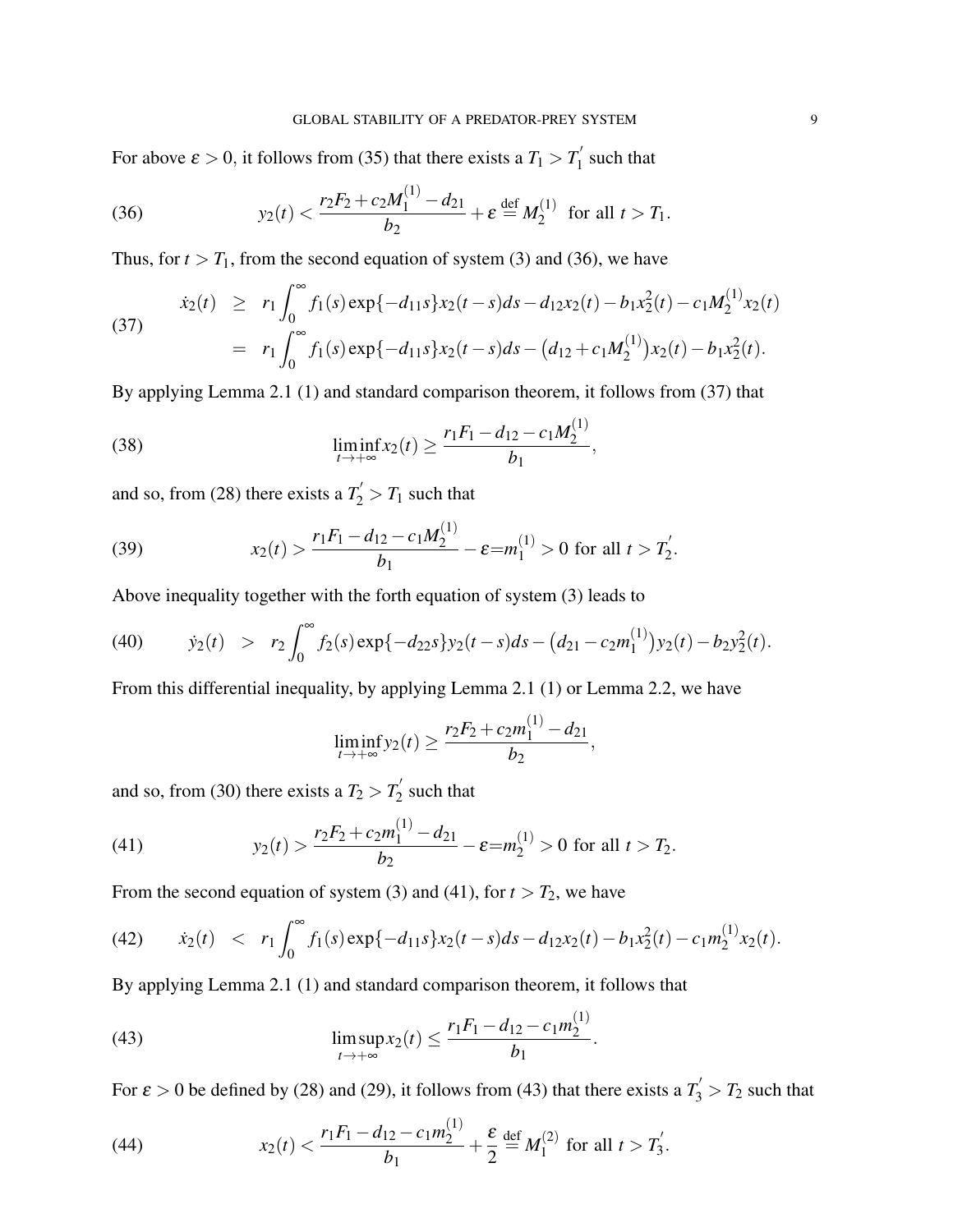For  $t > T'_3$  $\gamma_3$ , from the forth equation of system (3) and (44), we have

(45) 
$$
\dot{y}_2(t) < r_2 \int_0^\infty f_2(s) \exp\{-d_{22}s\} y_2(t-s) ds - (d_{21} - c_2 M_1^{(2)}) y_2(t) - b_2 y_2^{2}(t).
$$

By applying Lemma 2.1 (1) or Lemma 2.2 to (45), we can obtain

(46) 
$$
\limsup_{t\to+\infty}y_2(t)\leq \frac{r_2F_2+c_2M_1^{(2)}-d_{21}}{b_2}.
$$

For above  $\varepsilon > 0$ , it follows from (46) that there exists a  $T_3 > T_3'$  $\frac{1}{3}$  such that

(47) 
$$
y_2(t) < \frac{r_2 F_2 + c_2 M_1^{(2)} - d_{21}}{b_2} + \frac{\varepsilon}{2} \stackrel{\text{def}}{=} M_2^{(2)} \text{ for all } t > T_3.
$$

 $\lambda$ 

Thus, for  $t > T_3$ , from the second equation of system (3) and (47), we have

(48) 
$$
\dot{x}_2(t) \geq r_1 \int_0^\infty f_1(s) \exp\{-d_{11}s\} x_2(t-s) ds - (d_{12} + c_1 M_2^{(2)}) x_2(t) - b_1 x_2^2(t).
$$

By applying Lemma 2.1 (1) and standard comparison theorem, it follows from (48) that

(49) 
$$
\liminf_{t\to+\infty} x_2(t) \geq \frac{r_1F_1 - d_{12} - c_1M_2^{(2)}}{b_1},
$$

and so, from (49) there exists a  $T_4' > T_3$  such that

(50) 
$$
x_2(t) > \frac{r_1 F_1 - d_{12} - c_1 M_2^{(2)}}{b_1} - \frac{\varepsilon}{2} \stackrel{\text{def}}{=} m_1^{(2)} > 0 \text{ for all } t > T_4'.
$$

Above inequality together with the second equation of system (3) leads to

(51) 
$$
\dot{y}_2(t) > r_2 \int_0^\infty f_2(s) \exp\{-d_{22}s\} y_2(t-s) ds - (d_{21} - c_2 m_1^{(2)}) y_2(t) - b_2 y_2^{2}(t).
$$

From this differential inequality, by applying Lemma 2.1 (1) or Lemma 2.2, we have

$$
\liminf_{t \to +\infty} y_2(t) \ge \frac{r_2 F_2 + c_2 m_1^{(2)} - d_{21}}{b_2},
$$

and so, there exists a  $T_4 > T_4'$  $\int_4$  such that

(52) 
$$
y_2(t) \ge \frac{r_2 F_2 + c_2 m_1^{(2)} - d_{21}}{b_2} - \frac{\varepsilon}{2} \stackrel{\text{def}}{=} m_2^{(2)} > 0 \text{ for all } t > T_4.
$$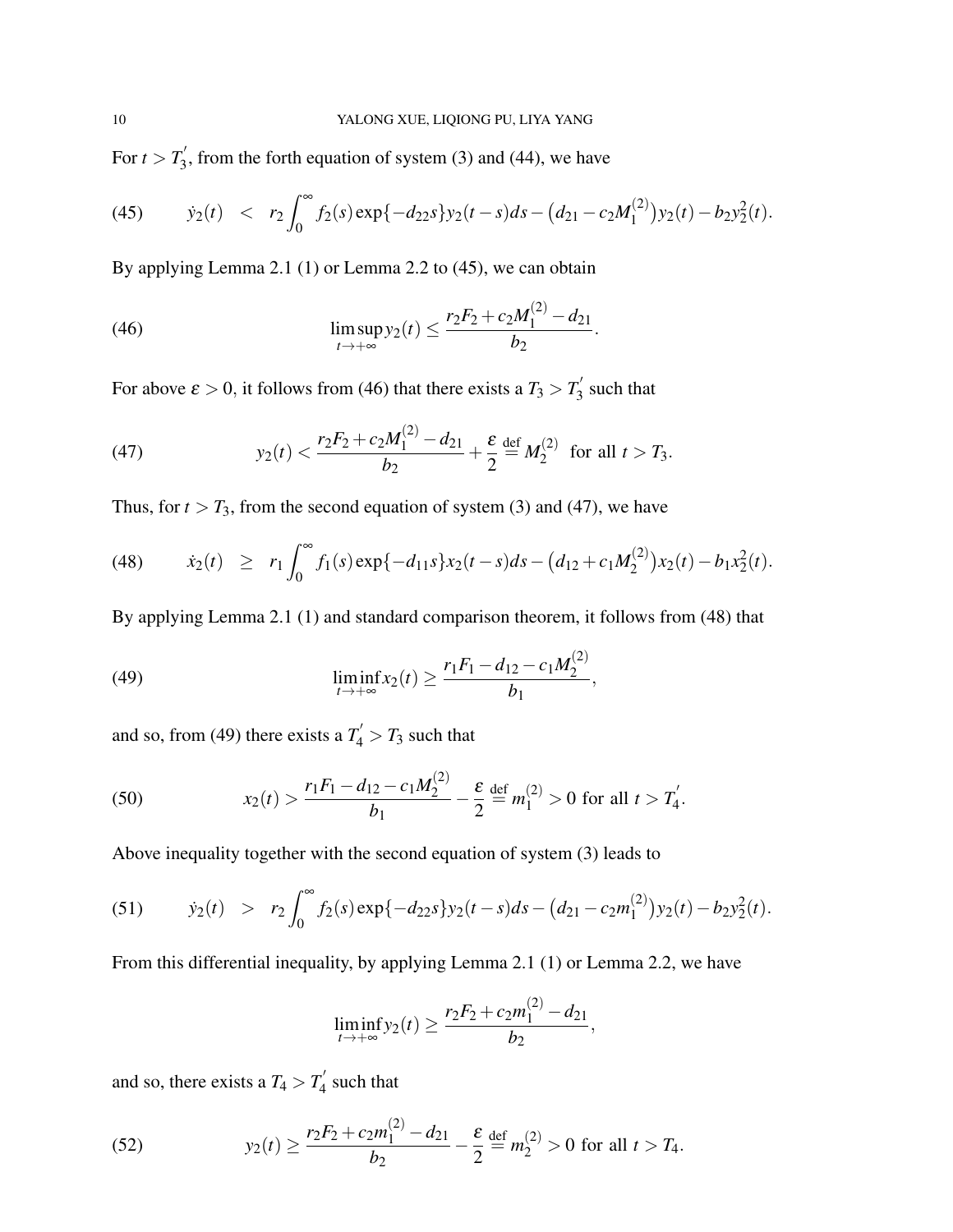Obviously,

$$
M_1^{(2)} = \frac{r_1 F_1 - d_{12} - c_1 m_2^{(1)}}{b_1} + \frac{\varepsilon}{2} < \frac{r_1 F_1 - d_{12}}{b_1} + \varepsilon = M_1^{(1)};
$$
  
\n
$$
M_2^{(2)} = \frac{r_2 F_2 + c_2 M_1^{(2)} - d_{21}}{b_2} + \frac{\varepsilon}{2} < \frac{r_2 F_2 + c_2 M_1^{(1)} - d_{21}}{b_2} + \varepsilon = M_2^{(1)};
$$
  
\n
$$
m_1^{(2)} = \frac{r_1 F_1 - d_{12} - c_1 M_2^{(2)}}{b_1} - \frac{\varepsilon}{2} > \frac{r_1 F_1 - d_{12} - c_1 M_2^{(1)}}{b_1} - \varepsilon = m_1^{(1)};
$$
  
\n
$$
m_2^{(2)} = \frac{r_2 F_2 + c_2 m_1^{(2)} - d_{21}}{b_2} - \frac{\varepsilon}{2} > \frac{r_2 F_2 + c_2 m_1^{(1)} - d_{21}}{b_2} - \varepsilon = m_2^{(1)}.
$$

(53)

Repeating the above procedure, we get four sequences 
$$
M_i^{(n)}
$$
,  $m_i^{(n)}$ ,  $i = 1, 2, n = 1, 2, \dots$ , such that for  $n \ge 2$ 

(54)  
\n
$$
M_1^{(n)} = \frac{r_1 F_1 - d_{12} - c_1 m_2^{(n-1)}}{b_1} + \frac{\varepsilon}{n};
$$
\n
$$
M_2^{(n)} = \frac{r_2 F_2 + c_2 M_1^{(n)} - d_{21}}{b_2} + \frac{\varepsilon}{n};
$$
\n
$$
m_1^{(n)} = \frac{r_1 F_1 - d_{12} - c_1 M_2^{(n)}}{b_1} - \frac{\varepsilon}{n};
$$
\n
$$
m_2^{(n)} = \frac{r_2 F_2 + c_2 m_1^{(n)} - d_{21}}{b_2} - \frac{\varepsilon}{n}.
$$

Obviously,

$$
m_1^{(n)} < x_2(t) < M_1^{(n)}, m_2^{(n)} < y_2(t) < M_2^{(n)},
$$
 for  $t \geq T_{2n}$ .

We claim that sequences  $M_i^{(n)}$  $i_n^{(n)}$ ,  $i = 1, 2$  are strictly decreasing, and sequences  $m_i^{(n)}$  $i^{(n)}$ , *i* = 1, 2 are strictly increasing. To proof this claim, we will carry out by induction. Firstly, from (53) we have

$$
M_i^{(2)} < M_i^{(1)}, m_i^{(2)} > m_i^{(1)}, i = 1, 2.
$$

Let us assume now that our claim is true for *n*, that is,

(55) 
$$
M_i^{(n)} < M_i^{(n-1)}, \ m_i^{(n)} > m_i^{(n-1)}, \ i = 1, 2.
$$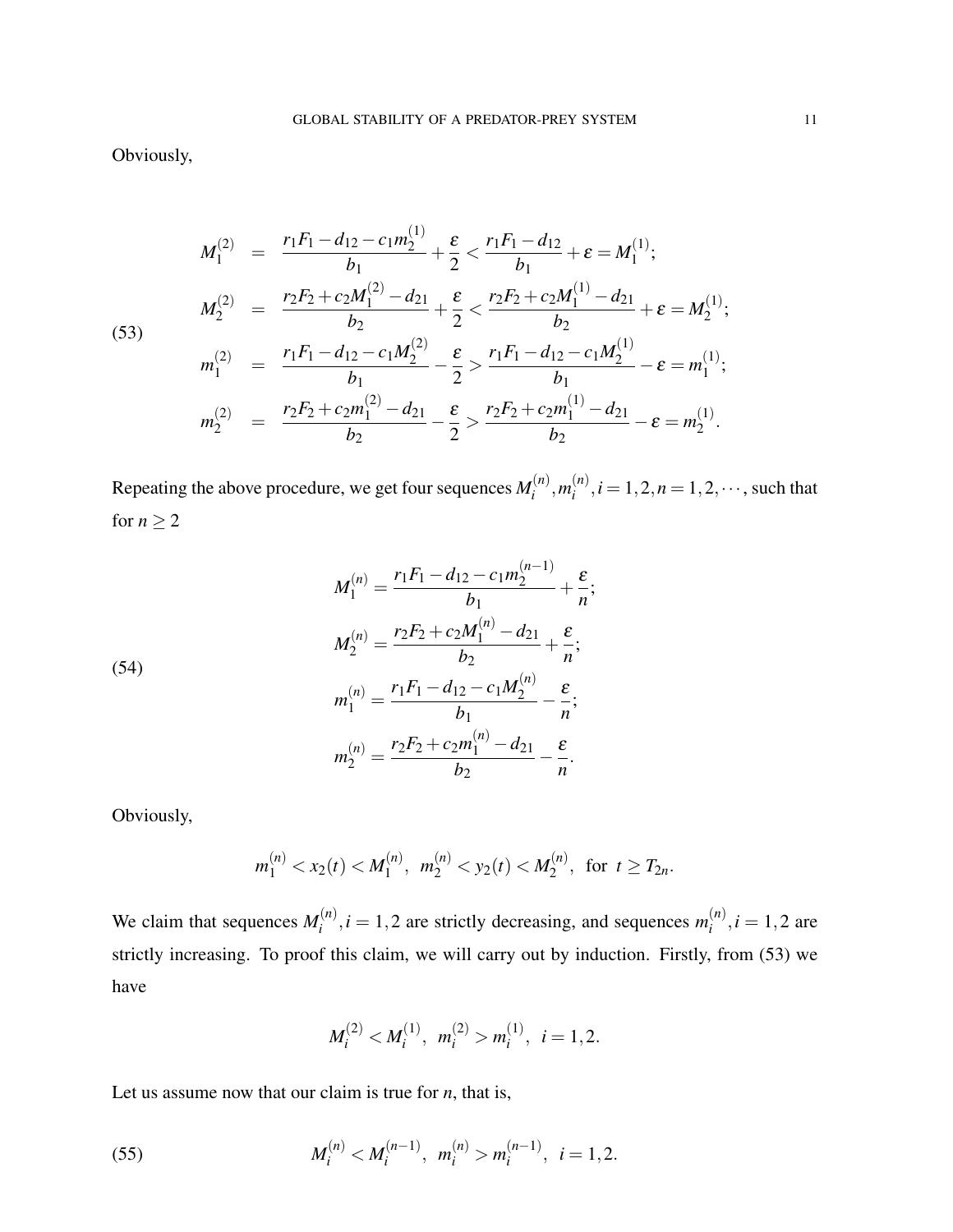By using the second inequality in (55), one could easily see that

(56) 
$$
M_1^{(n+1)} = \frac{r_1 F_1 - d_{12} - c_1 m_2^{(n)}}{b_1} + \frac{\varepsilon}{n+1} < \frac{r_1 F_1 - d_{12} - c_1 m_2^{(n-1)}}{b_1} + \frac{\varepsilon}{n} = M_1^{(n)}.
$$

Similarly, by a straightforward computation, one could easily see that

(57) 
$$
M_2^{(n+1)} < M_2^{(n)}, m_1^{(n+1)} > m_1^{(n)}, m_2^{(n+1)} > m_2^{(n)}.
$$

and we have

(58) 
$$
0 < m_1^{(1)} < m_1^{(2)} < \cdots < m_1^{(n)} < x_2(t) < M_1^{(n)} < \cdots < M_1^{(2)} < M_1^{(1)},
$$
\n
$$
0 < m_2^{(1)} < m_2^{(2)} < \cdots < m_2^{(n)} < y_2(t) < M_2^{(n)} < \cdots < M_2^{(2)} < M_2^{(1)}.
$$

Therefore, the limits of  $M_i^{(n)}$  $\binom{n}{i}$ ,  $m_i^{(n)}$  $i^{(n)}$ ,  $i = 1, 2; n = 1, 2, \cdots$  exist. Denote that

(59) 
$$
\lim_{t \to +\infty} M_1^{(n)} = \bar{x}_2, \quad \lim_{t \to +\infty} M_2^{(n)} = \bar{y}_2,
$$

$$
\lim_{t \to +\infty} m_1^{(n)} = \underline{x}_2, \quad \lim_{t \to +\infty} m_2^{(n)} = \underline{y}_2,
$$

Letting  $n \to +\infty$  in (54), we obtain

(60)  
\n
$$
r_1F_1 - d_{12} - c_1 \underline{y}_2 - b_1 \overline{x}_2 = 0;
$$
\n
$$
r_2F_2 - d_{21} + c_2 \overline{x}_2 - b_2 \overline{y}_2 = 0;
$$
\n
$$
r_1F_1 - d_{12} - c_1 \overline{y}_2 - b_1 \underline{x}_2 = 0;
$$
\n
$$
r_2F_2 - d_{21} + c_2 \underline{x}_2 - b_2 \underline{y}_2 = 0.
$$

Solving equation (60), one could obtain

(61) 
$$
\overline{x}_2 = \underline{x}_2 = x_2^* = \frac{b_2(r_1F_1 - d_{12}) - c_1(r_2F_2 - d_{21})}{b_2b_1 + c_2c_1},
$$

(62) 
$$
\overline{y}_2 = \underline{y}_2 = y_2^* = \frac{c_2(r_1F_1 - d_{12}) + b_1(r_2F_2 - d_{21})}{b_2b_1 + c_2c_1},
$$

that is

(63) 
$$
\lim_{t \to +\infty} x_2(t) = x_2^* \lim_{t \to +\infty} y_2(t) = y_2^*.
$$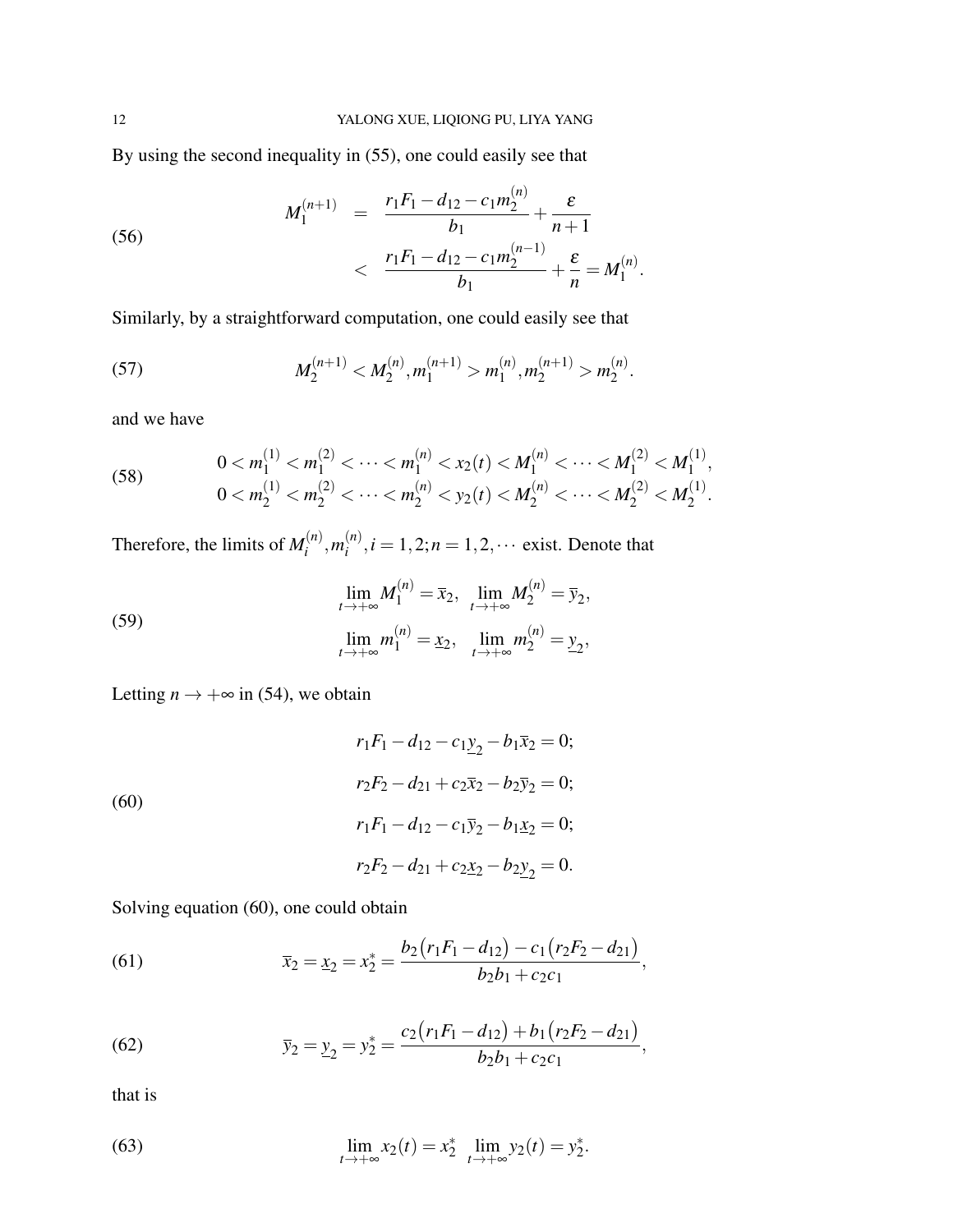By using (63), applying Lemma 2.5 to the first and third equations of system (3), it immediately follows that

(64) 
$$
\lim_{t \to +\infty} x_1(t) = \frac{r_1(1 - F_1)x_2^*}{d_{11}} \lim_{t \to +\infty} y_1(t) = \frac{r_2(1 - F_2)y_2^*}{d_{22}}.
$$

(63) and (64) shows that the unique interior equilibrium  $E^*(x_1^*)$  $x_1^*, x_2^*$  $x_2^*, y_1^*$  $j^*, y_2^*$  $_{2}^{*}$ ) of system (3) is globally attractive. This completes the proof of Theorem 1.1.

### Conflict of Interests

The authors declare that there is no conflict of interests.

#### Acknowledgements

This work was supported by the Natural Science Foundation of Fujian Province (2013J01011, 2013J01010) and the Foundation of Fujian Edication Bureau (JA13361).

#### **REFERENCES**

- [1] Z. H. Ma, Z. Z. Li, S. F. Wang, T. Li and F. P. Zhang, Permanence of a predator-prey system with stage structure and time delay, Appl. Math. Comput. 201 (2008), 65-71.
- [2] F. D. Chen, W. L. Chen, Y. M. Wu and Z. Z. Ma, Permanence of a stage-structured predator-prey system, Appl. Math. Comput. 219 (2013), 8856-8862.
- [3] F. D. Chen, X. D. Xie and Z. Li, Partial survival and extinction of a delayed predator-prey model with stage structure, Appl. Math. Comput. 219 (2012), 4157-4162.
- [4] F. D. Chen, H. N. Wang, Y. H. Lin and W. L. Chen, Global stability of a stage-structured predator-prey system, Appl. Math. Comput. 223 (2013), 45-53.
- [5] F. D. Chen, L. J. Chen, L. Zhong, X. J. Gong, Partial survival and extinction of a predator-prey model with stage structure of distributed-delay type, submited to Appl. Math. Comput.
- [6] F. D. Chen, L. Zhao, K. Yang, X. J. Gong, Permanence of a predator-prey system with stage structure of distributed-delay type, submited to Appl. Math. Comput.
- [7] H. J. Hu, L. H. Huang, Stability and Hopf bifurcation in a delayed predator-prey system with stage structure for prey, Nonlinear Anal. 11 (2010), 2757-2769.
- [8] X. Zhang, L. Chen and A. U. Neumann, The stage-structured predator-prey model and optimal harvesting policy, Math. Biosci. 101 (2000), 139-153.
- [9] Z. Q. Zhang, J. B. Luo, Multiple periodic solutions of a delayed predator-prey system with stage structure for the predator, Nonlinear Anal. 11 (2010), 4109-4120.
- [10] R. Xu, Global dynamics of a predator-prey model with time delay and stage structure for the prey, Nonlinear Anal. 12 (2011), 2151-2162.